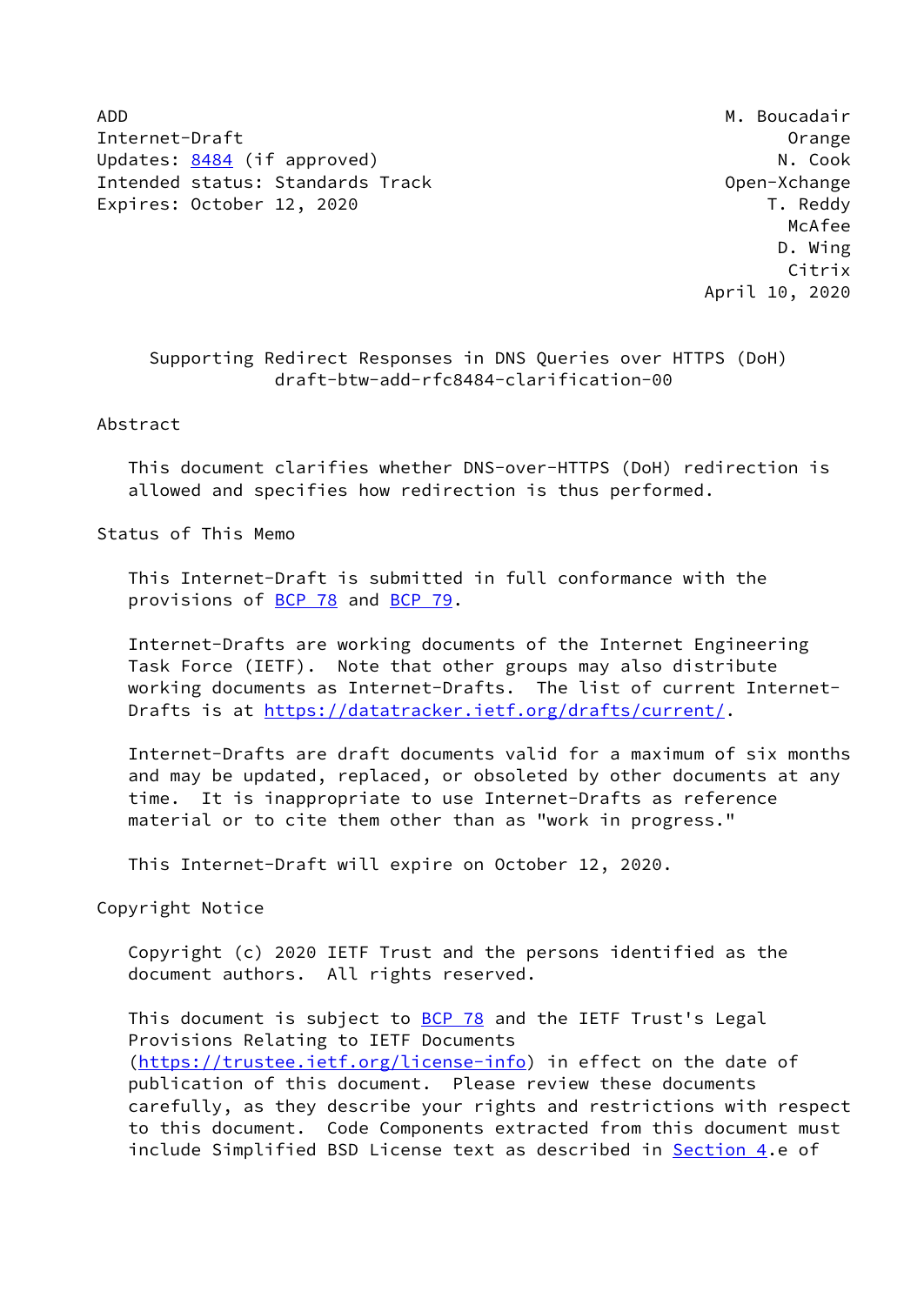<span id="page-1-1"></span>

| Internet-Draft | DoH Redirection | April 2020 |
|----------------|-----------------|------------|
|----------------|-----------------|------------|

 the Trust Legal Provisions and are provided without warranty as described in the Simplified BSD License.

Table of Contents

|    |       |                                      |  |  |  |  |  |  |  |  |  |  |  | $\overline{2}$ |
|----|-------|--------------------------------------|--|--|--|--|--|--|--|--|--|--|--|----------------|
| 2. |       |                                      |  |  |  |  |  |  |  |  |  |  |  | $\overline{2}$ |
| 3. |       |                                      |  |  |  |  |  |  |  |  |  |  |  | $\overline{2}$ |
| 4. |       |                                      |  |  |  |  |  |  |  |  |  |  |  | $\overline{4}$ |
| 5. |       | Resolving the Redirect Domain        |  |  |  |  |  |  |  |  |  |  |  | $\overline{4}$ |
|    |       |                                      |  |  |  |  |  |  |  |  |  |  |  | $\overline{5}$ |
|    |       |                                      |  |  |  |  |  |  |  |  |  |  |  | $\overline{5}$ |
| 6. |       | Applicability to DoH Server Redirect |  |  |  |  |  |  |  |  |  |  |  | 6              |
|    |       |                                      |  |  |  |  |  |  |  |  |  |  |  | $\overline{1}$ |
| 8. |       |                                      |  |  |  |  |  |  |  |  |  |  |  | $\overline{1}$ |
| 9. |       |                                      |  |  |  |  |  |  |  |  |  |  |  | $\overline{1}$ |
|    |       |                                      |  |  |  |  |  |  |  |  |  |  |  | $\overline{1}$ |
|    | 10.1. | Normative References                 |  |  |  |  |  |  |  |  |  |  |  | $\overline{1}$ |
|    |       | 10.2. Informative References         |  |  |  |  |  |  |  |  |  |  |  | 8              |
|    |       | Authors' Addresses                   |  |  |  |  |  |  |  |  |  |  |  | 8              |
|    |       |                                      |  |  |  |  |  |  |  |  |  |  |  |                |

## <span id="page-1-0"></span>[1](#page-1-0). Introduction

This document clarifies the intent of DNS-over-HTTPS (DoH) [[RFC8484\]](https://datatracker.ietf.org/doc/pdf/rfc8484) whether redirection is allowed  $(Section 4)$ , and subsequently specifies how redirection is performed (Sections  $\frac{5}{2}$  and  $\frac{6}{2}$ ).

This document adheres to Section 4.3 of [\[I-D.ietf-httpbis-bcp56bis](#page-8-1)] which discusses the need for protocols using HTTP to specify redirect handling to avoid interoperability problems.

<span id="page-1-2"></span>[2](#page-1-2). Terminology

 The key words "MUST", "MUST NOT", "REQUIRED", "SHALL", "SHALL NOT", "SHOULD", "SHOULD NOT", "RECOMMENDED", "NOT RECOMMENDED", "MAY", and "OPTIONAL" in this document are to be interpreted as described in [BCP](https://datatracker.ietf.org/doc/pdf/bcp14) [14](https://datatracker.ietf.org/doc/pdf/bcp14) [[RFC2119\]](https://datatracker.ietf.org/doc/pdf/rfc2119) [RFC8174] when, and only when, they appear in all capitals, as shown here.

"A/AAAA" is used to refer to "A and/or AAAA records".

<span id="page-1-3"></span>[3](#page-1-3). Discussion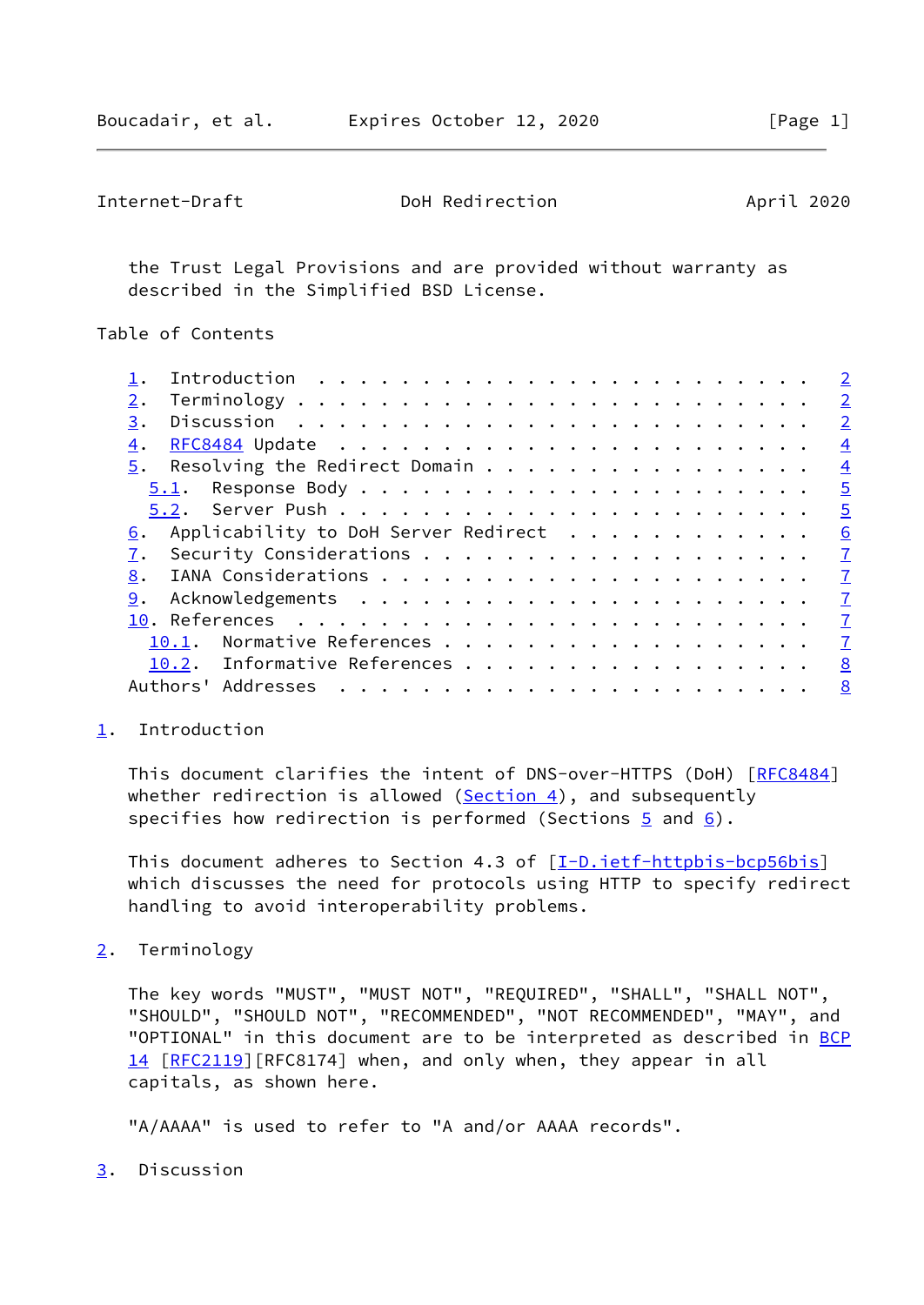[RFC8484] indicates that the support of HTTP redirection is one of DoH design goals  $(Section 1)$ :

 "The described approach is more than a tunnel over HTTP. It establishes default media formatting types for requests and

| Boucadair, et al. | Expires October 12, 2020 | [Page 2] |
|-------------------|--------------------------|----------|
|                   |                          |          |

Internet-Draft DoH Redirection April 2020

 responses but uses normal HTTP content negotiation mechanisms for selecting alternatives that endpoints may prefer in anticipation of serving new use cases. In addition to this media type negotiation, it aligns itself with HTTP features such as caching, redirection, proxying, authentication, and compression.

 The integration with HTTP provides a transport suitable for both existing DNS clients and native web applications seeking access to the DNS."

Nevertheless, Section [3 of \[RFC8484\]](https://datatracker.ietf.org/doc/pdf/rfc8484#section-3) indicates the following:

 "This specification does not extend DNS resolution privileges to URIs that are not recognized by the DoH client as configured URIs."

This looks like an internal inconsistency of [\[RFC8484](https://datatracker.ietf.org/doc/pdf/rfc8484)] that is worth the clarification: is redirection allowed or not?

Also, Section [3 of \[RFC8484\]](https://datatracker.ietf.org/doc/pdf/rfc8484#section-3) indicates that:

 "A DoH client MUST NOT use a different URI simply because it was discovered outside of the client's configuration (such as through HTTP/2 server push) or because a server offers an unsolicited response that appears to be a valid answer to a DNS query."

Nevertheless, [[RFC8484](https://datatracker.ietf.org/doc/pdf/rfc8484)] does not:

- o specify under which conditions a discovered different URI can be used.
- o describe how a different URI can be discovered using HTTP/2 server push. The only available example in the mailing list archives clarifies that server push is an example of unsolicited responses.

The text was updated late in the publication process to address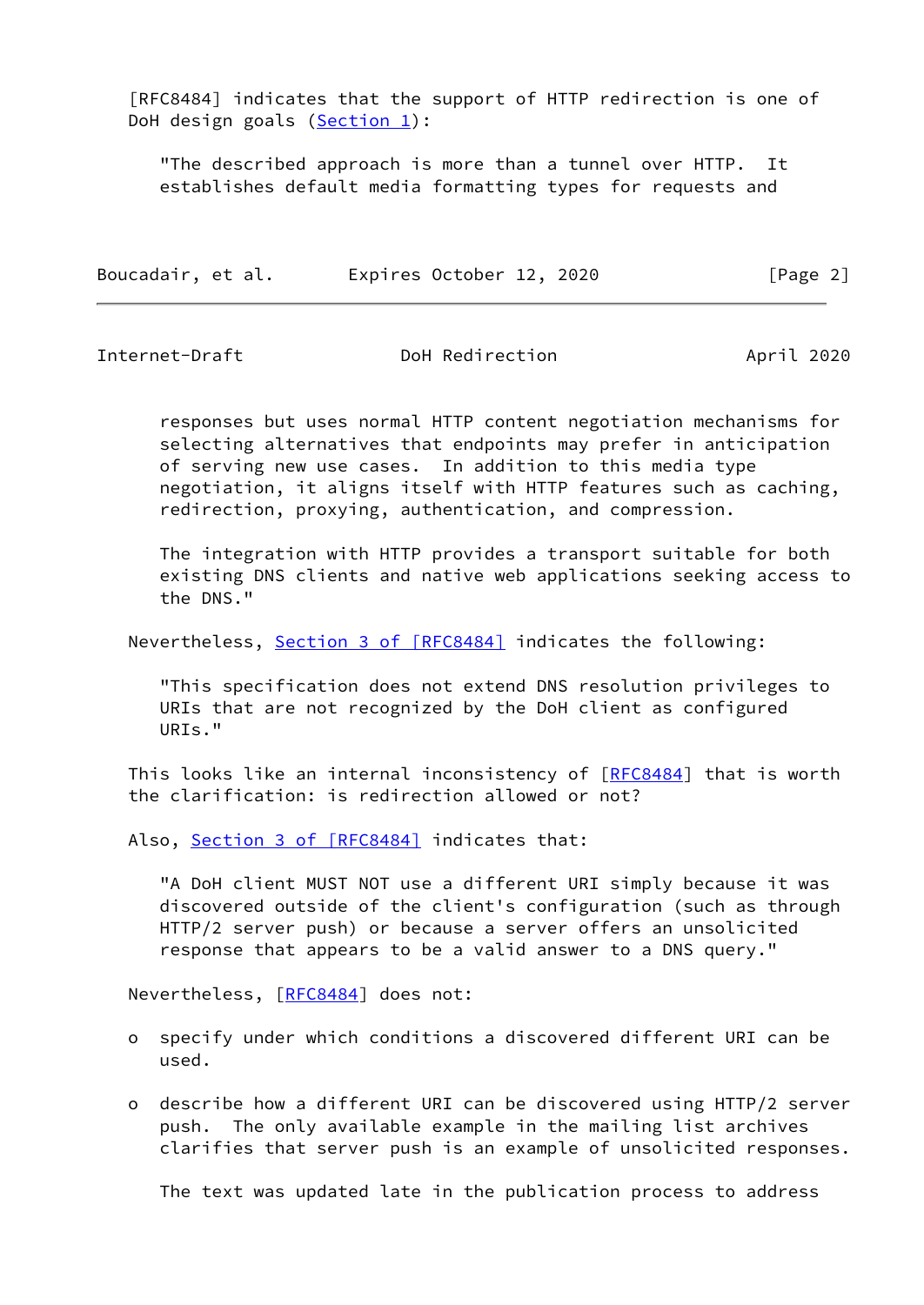this comment: [https://mailarchive.ietf.org/arch/msg/doh/f\\_V-tBgB-](https://mailarchive.ietf.org/arch/msg/doh/f_V-tBgB-KRsLZhttx9tGt75cps/) [KRsLZhttx9tGt75cps/](https://mailarchive.ietf.org/arch/msg/doh/f_V-tBgB-KRsLZhttx9tGt75cps/). The example provided in the thread (server push) is related to the second part of the above excerpt.

 o clarify that unsolicited messages from a trusted DoH server should be excluded.

 A clarification is proposed in [Section 4.](#page-3-0) This clarification focuses on a "different URI" that might be discovered while communicating with an HTTP server.

| Boucadair, et al. | Expires October 12, 2020 | [Page 3] |
|-------------------|--------------------------|----------|
|-------------------|--------------------------|----------|

<span id="page-3-1"></span>Internet-Draft **DoH** Redirection **April 2020** 

 Additionally, assuming that redirection is allowed, this specification recommends how it is achieved, specifically regarding inline resolution of any domain name in the redirect URI. This is required because redirection to a domain-based URI requires DNS resolution of that domain name, which creates a potential bootstrapping problem (e.g., If DoH server is the only configured DNS server, redirecting the client to a new server by presenting a name will fail).

<span id="page-3-0"></span>[4](#page-3-0). [RFC8484](https://datatracker.ietf.org/doc/pdf/rfc8484) Update

OLD:

 A DoH client MUST NOT use a different URI simply because it was discovered outside of the client's configuration (such as through HTTP/2 server push) or because a server offers an unsolicited response that appears to be a valid answer to a DNS query.

NEW

 A DoH client MUST NOT use a different URI that was discovered outside of the client's configuration when communicating with HTTP servers except via HTTP redirection from a configured URI (Section [6.4 of \[RFC7231\]\)](https://datatracker.ietf.org/doc/pdf/rfc7231#section-6.4).

 Also, a DoH client MUST ignore an unsolicited response (such as through HTTP/2 server push) that appears to be a valid answer to a DNS query unless that response comes from a configured URI (as described in Section 5.3).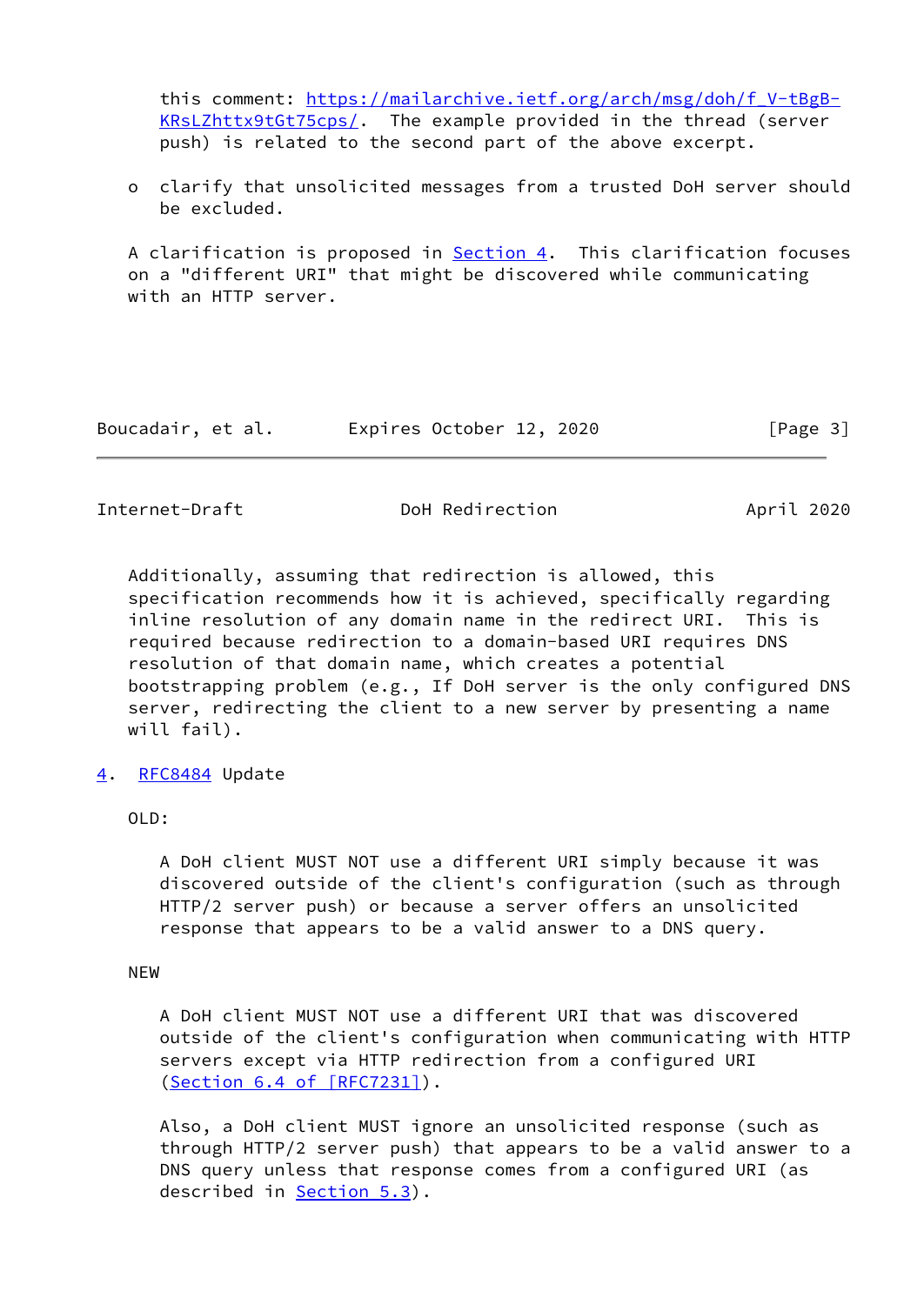<span id="page-4-0"></span>[5](#page-4-0). Resolving the Redirect Domain

 Redirection in DoH is slightly different from "regular" HTTP redirection, in that the DoH server may be the only configured DNS resolver for the client (e.g., as per **Section [7.1 of \[RFC8310\]](https://datatracker.ietf.org/doc/pdf/rfc8310#section-7.1)**). In that case, and assuming the redirect URI uses a domain name, the client will be unable to contact the URI returned in the redirect response unless the DoH server provides the resolution information for that domain as part of the response. Even if a DoH client has a plaintext DNS resolver configured, using that resolver is considered as a minimal privacy leakage [\[RFC8310](https://datatracker.ietf.org/doc/pdf/rfc8310)].

 There are two possible approaches to resolving the redirect domain, which are not mutually exclusive, but may have different implications for clients:

 o Returning the required A/AAAA information directly in the body of the redirect response [\(Section 5.1](#page-4-1)).

| Boucadair, et al. |  | Expires October 12, 2020 |  | [Page 4] |  |
|-------------------|--|--------------------------|--|----------|--|
|                   |  |                          |  |          |  |

<span id="page-4-2"></span>

Internet-Draft DoH Redirection April 2020

 o Using server push to provide the client with the required A/AAAA information [\(Section 5.2](#page-5-0)).

 Servers supporting DoH redirect MUST support returning the redirect response body mechanism and MAY support the server push mechanism. Server push has some issues as discussed in Section 4.14 of [\[I-D.ietf-httpbis-bcp56bis](#page-8-1)].

<span id="page-4-1"></span>[5.1](#page-4-1). Response Body

 Returning the required DNS response information in the body of the redirect request is another approach to achieve the same goal.

 The approach is straightforward; the DoH server returns in the response body a DNS response with an application/dns-message media type as specified in **Section [6 of \[RFC8484\]](https://datatracker.ietf.org/doc/pdf/rfc8484#section-6)**, containing any A and AAAA records for the domain name in the redirect URI, including any CNAMEs. For example if the redirect URI contains the domain name "redirect.example.com", and "redirect.example.com" is a CNAME pointing to "real.example.com", then an example response body would contain: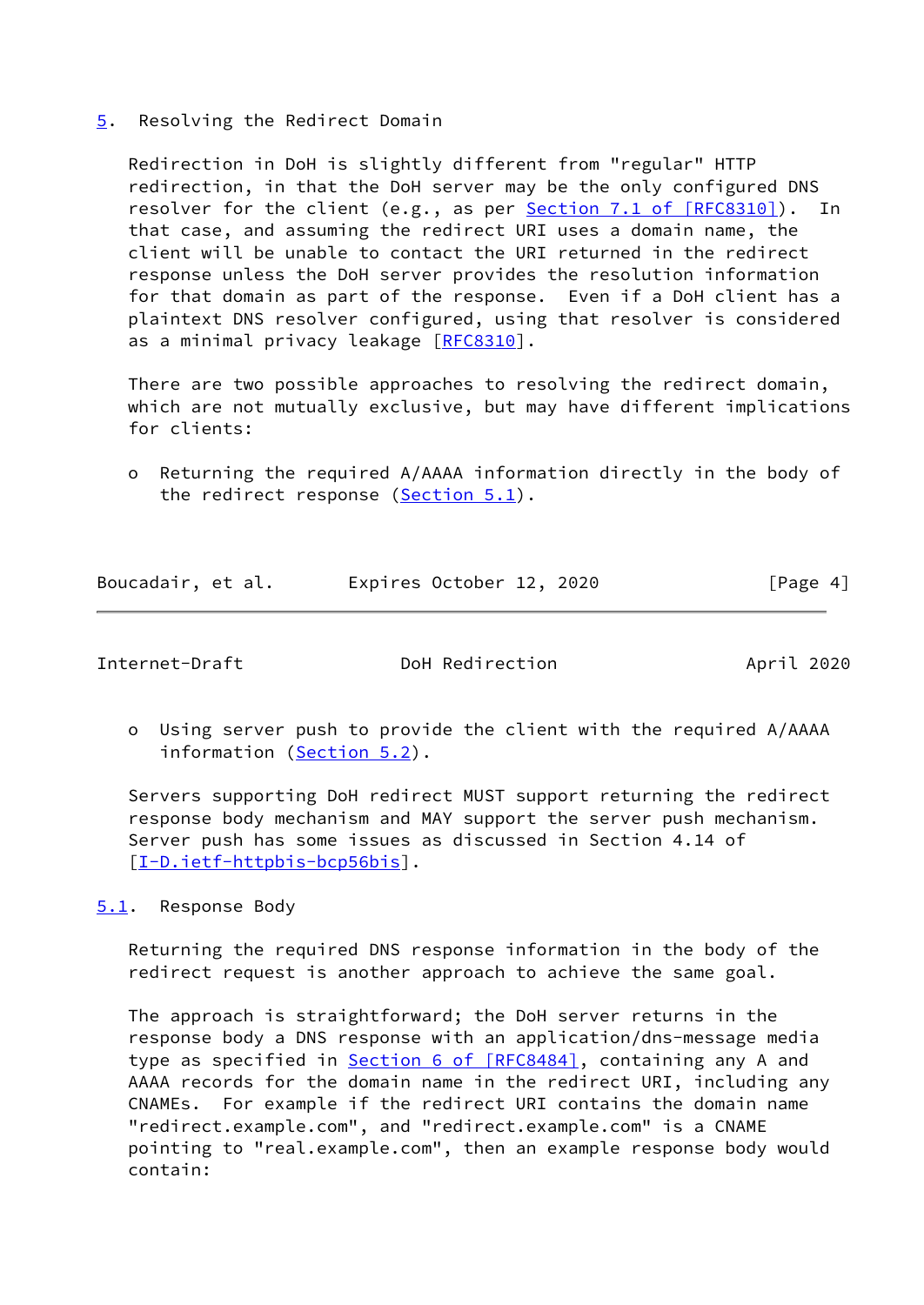- o A CNAME record for redirect.example.com
- o Any A records for real.example.com
- o Any AAAA records for real.example.com

 Advantages of this approach are simplicity; no client or server support of server push is required, and it is also more efficient in terms of the amount of data transmitted.

 The main disadvantage is that this approach requires new code to be developed in DoH clients to handle the new condition that a redirect response will contain a "application/dns-message" media type in the response body. DoH clients using HTTP stacks to perform redirection transparently may run into problems, as this approach is specific to DoH.

## <span id="page-5-0"></span>[5.2](#page-5-0). Server Push

 The DoH specification allows the use of server push to send DNS responses (Section [5.3 of \[RFC8484\]\)](https://datatracker.ietf.org/doc/pdf/rfc8484#section-5.3). The typical use case for server push is when the server knows that the client will need to make a request for a resource, and so provides the answer to that request via the server push mechanism. Sending answers to queries implies that the DoH server performs those queries itself, or retrieves them from its cache.

| Boucadair, et al. | Expires October 12, 2020 | [Page 5] |
|-------------------|--------------------------|----------|
|-------------------|--------------------------|----------|

<span id="page-5-1"></span>Internet-Draft DoH Redirection April 2020

 In this case, the DoH server knows that the DoH client will need to resolve the domain returned in the redirect URI. Therefore, after receiving the initial request which would lead to a redirect response, but before returning the response, the server MUST send a push promise frame (Section [8.2.1 of \[RFC7540\]\)](https://datatracker.ietf.org/doc/pdf/rfc7540#section-8.2.1) request URL to retrieve the A/AAAA resource records for the domain in the redirect response (for example, if the domain has both A and AAAA records, two push promise frames would be sent). Any intermediate CNAME records would result in additional push promise frames. Promise requests cannot contain a request body as specified in Section [8.2.1 of](https://datatracker.ietf.org/doc/pdf/rfc7540#section-8.2.1)  [\[RFC7540\]](https://datatracker.ietf.org/doc/pdf/rfc7540#section-8.2.1), thus they MUST use the GET method specified in Sections 4.1 and 6 of  $[RECS484]$ . The A/AAAA responses are then sent in separate streams as specified in **Section 8.2.2 of [RFC7540]**. Finally, the redirect response itself is sent.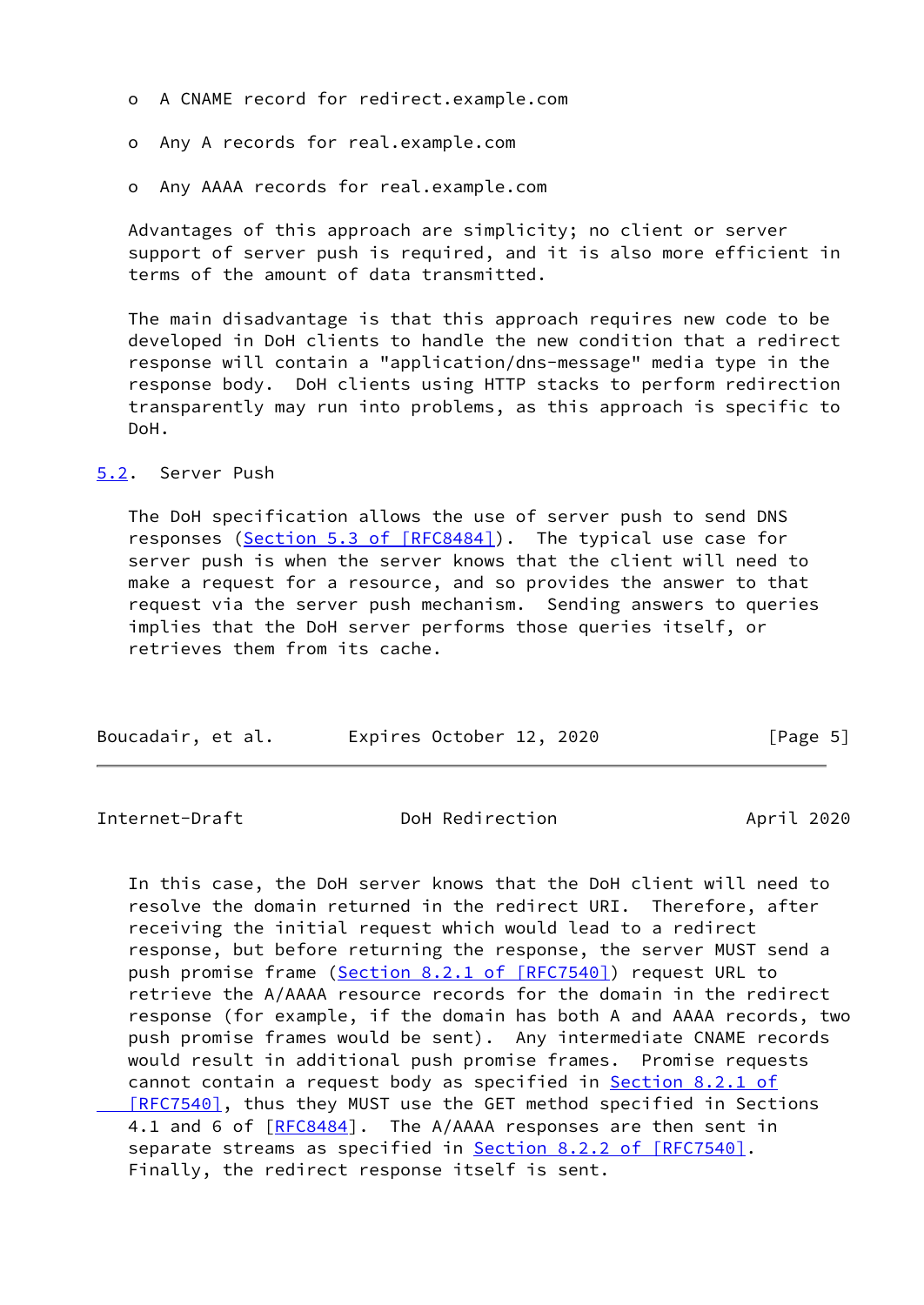An example of the use of server push for redirection is shown in Figure 1.

```
 DoH client DoH server
| |
       |<===== Connect & TLS Negotiation ======================>|
       |====== DNS Request for example.com/A ==================>|
       |<===== Push Promise: GET redirect.example.com/A ========|
       |<===== Push Promise: GET redirect.example.com/AAAA =====|
       |<===== Redirect Response: https://redirect.example.com =|
       |<===== Push Response for redirect.example.com/A ========|
```
Figure 1: Redirect using Server Push

| ... | ... | ... | ... | ... | ... | ... | ... | ... | ... | ... | ... | ... | ... | ... | ... | ... | ... |

|<===== Push Response for redirect.example.com/AAAA======|

 The advantage of using server push to provide the DNS resolution information of the redirect domain is that, assuming that the DoH client already supports unsolicited server push messages, then this approach should work without any changes.

 Disadvantages include the possibility that DoH clients do not support server push.

<span id="page-6-0"></span>[6](#page-6-0). Applicability to DoH Server Redirect

 This section specifies how DoH server redirection can be safely used to present a different URI to a requesting DoH client ([Section 4\)](#page-3-0). To that aim, the DoH server uses HTTP redirection ([Section](https://datatracker.ietf.org/doc/pdf/rfc7231#section-6.4) 6.4 in  [\[RFC7231\]](https://datatracker.ietf.org/doc/pdf/rfc7231#section-6.4)) and one of the mechanisms discussed in [Section 5](#page-4-0) to inform the client about the new URI and location of the DoH server.

| Boucadair, et al. | Expires October 12, 2020 | [Page 6] |
|-------------------|--------------------------|----------|
|-------------------|--------------------------|----------|

<span id="page-6-1"></span>Internet-Draft **DoH** Redirection **April 2020** 

The mechanism discussed in [[RFC7838\]](https://datatracker.ietf.org/doc/pdf/rfc7838) MAY be implemented by a DoH server if the DoH service is authoritatively available at a separate network location. This mechanism requires the alternative service to present a certificate for the origin's host name.

 If the client does not support both server push (or disables server push) and the response body with  $A/AAAA$  information [\(Section 5.1](#page-4-1)), it will have to resolve the domain name in the redirected URI using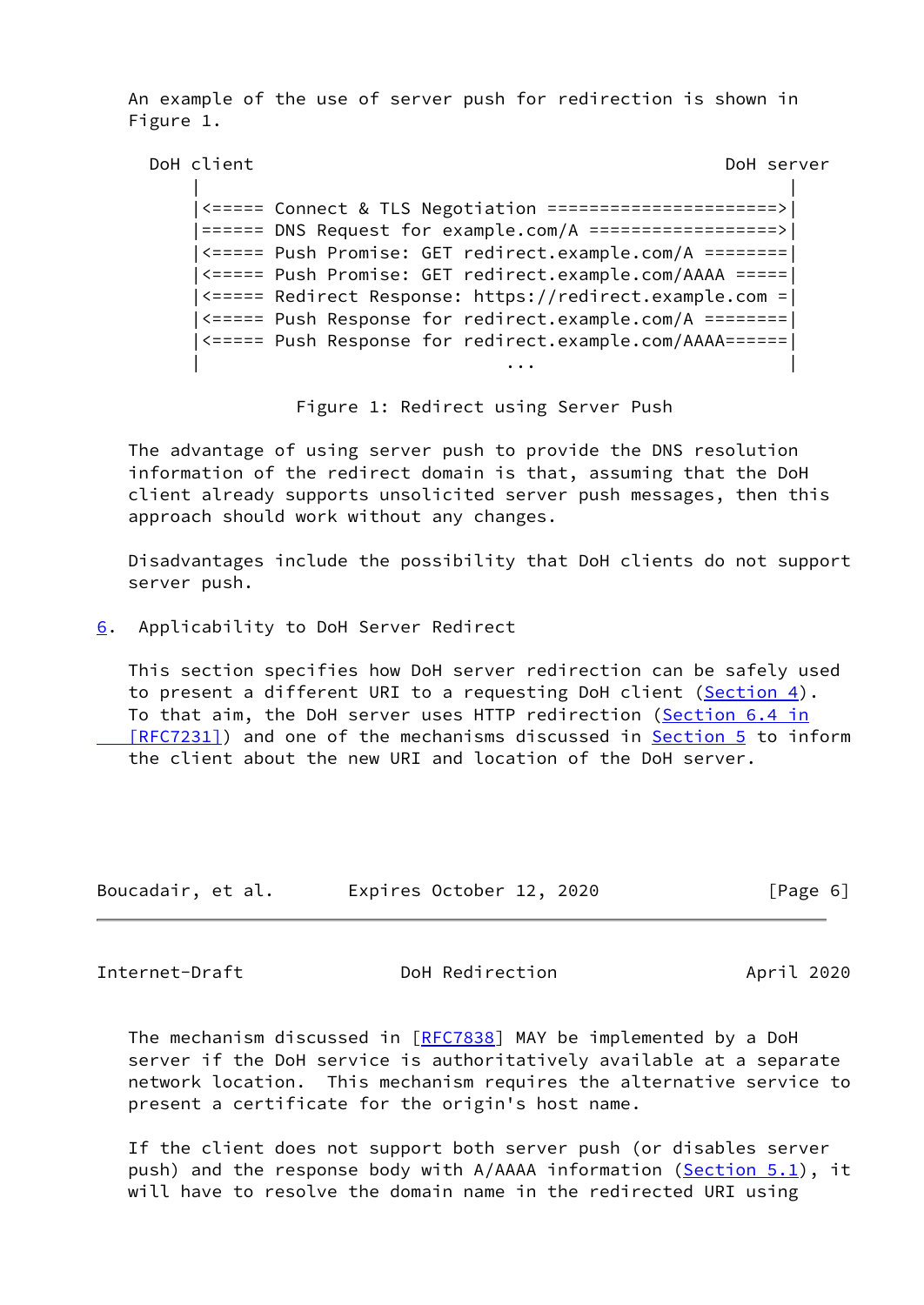Do53.

<span id="page-7-0"></span>[7](#page-7-0). Security Considerations

DoH-related security considerations are discussed in [Section](https://datatracker.ietf.org/doc/pdf/rfc8484#section-9) 9 of  [\[RFC8484\]](https://datatracker.ietf.org/doc/pdf/rfc8484#section-9).

 Section [9 of \[RFC7838\]](https://datatracker.ietf.org/doc/pdf/rfc7838#section-9) describes security considerations related to the use of alternate services.

 DNS clients that ignore authentication failures and accept spoofed certificates will be subject to attacks (e.g., redirect to malicious servers, intercept sensitive data).

<span id="page-7-1"></span>[8](#page-7-1). IANA Considerations

This document does not request any action from IANA.

<span id="page-7-2"></span>[9](#page-7-2). Acknowledgements

 Many thanks to Christian Jacquenet and Philippe Fouquart for the review.

- <span id="page-7-3"></span>[10.](#page-7-3) References
- <span id="page-7-4"></span>[10.1](#page-7-4). Normative References
	- [RFC2119] Bradner, S., "Key words for use in RFCs to Indicate Requirement Levels", [BCP 14](https://datatracker.ietf.org/doc/pdf/bcp14), [RFC 2119](https://datatracker.ietf.org/doc/pdf/rfc2119), DOI 10.17487/RFC2119, March 1997, <[https://www.rfc-editor.org/info/rfc2119>](https://www.rfc-editor.org/info/rfc2119).
	- [RFC7231] Fielding, R., Ed. and J. Reschke, Ed., "Hypertext Transfer Protocol (HTTP/1.1): Semantics and Content", [RFC 7231](https://datatracker.ietf.org/doc/pdf/rfc7231), DOI 10.17487/RFC7231, June 2014, <[https://www.rfc-editor.org/info/rfc7231>](https://www.rfc-editor.org/info/rfc7231).

Boucadair, et al. Expires October 12, 2020 [Page 7]

<span id="page-7-5"></span>Internet-Draft DoH Redirection April 2020

[RFC7540] Belshe, M., Peon, R., and M. Thomson, Ed., "Hypertext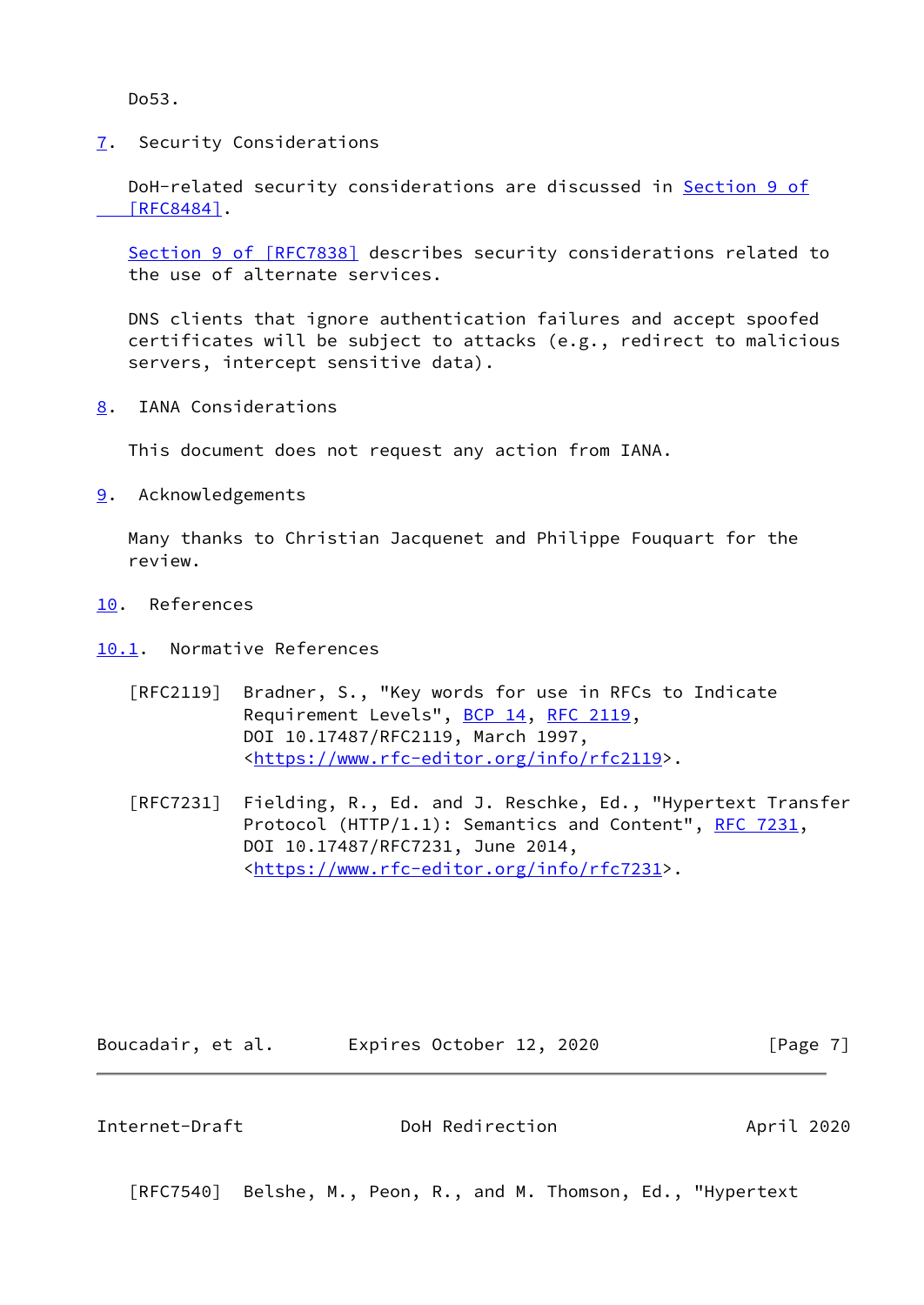Transfer Protocol Version 2 (HTTP/2)", [RFC 7540](https://datatracker.ietf.org/doc/pdf/rfc7540), DOI 10.17487/RFC7540, May 2015, <[https://www.rfc-editor.org/info/rfc7540>](https://www.rfc-editor.org/info/rfc7540).

- [RFC7838] Nottingham, M., McManus, P., and J. Reschke, "HTTP Alternative Services", [RFC 7838](https://datatracker.ietf.org/doc/pdf/rfc7838), DOI 10.17487/RFC7838, April 2016, [<https://www.rfc-editor.org/info/rfc7838](https://www.rfc-editor.org/info/rfc7838)>.
- [RFC8174] Leiba, B., "Ambiguity of Uppercase vs Lowercase in [RFC](https://datatracker.ietf.org/doc/pdf/rfc2119) [2119](https://datatracker.ietf.org/doc/pdf/rfc2119) Key Words", [BCP 14](https://datatracker.ietf.org/doc/pdf/bcp14), [RFC 8174,](https://datatracker.ietf.org/doc/pdf/rfc8174) DOI 10.17487/RFC8174, May 2017, [<https://www.rfc-editor.org/info/rfc8174](https://www.rfc-editor.org/info/rfc8174)>.
- [RFC8310] Dickinson, S., Gillmor, D., and T. Reddy, "Usage Profiles for DNS over TLS and DNS over DTLS", [RFC 8310](https://datatracker.ietf.org/doc/pdf/rfc8310), DOI 10.17487/RFC8310, March 2018, <[https://www.rfc-editor.org/info/rfc8310>](https://www.rfc-editor.org/info/rfc8310).
- [RFC8484] Hoffman, P. and P. McManus, "DNS Queries over HTTPS (DoH)", [RFC 8484,](https://datatracker.ietf.org/doc/pdf/rfc8484) DOI 10.17487/RFC8484, October 2018, <[https://www.rfc-editor.org/info/rfc8484>](https://www.rfc-editor.org/info/rfc8484).
- <span id="page-8-1"></span><span id="page-8-0"></span>[10.2](#page-8-0). Informative References
	- [I-D.ietf-httpbis-bcp56bis] Nottingham, M., "Building Protocols with HTTP", [draft](https://datatracker.ietf.org/doc/pdf/draft-ietf-httpbis-bcp56bis-09) [ietf-httpbis-bcp56bis-09](https://datatracker.ietf.org/doc/pdf/draft-ietf-httpbis-bcp56bis-09) (work in progress), November 2019.

Authors' Addresses

 Mohamed Boucadair Orange Rennes 35000 France

Email: mohamed.boucadair@orange.com

 Neil Cook Open-Xchange UK

Email: neil.cook@noware.co.uk